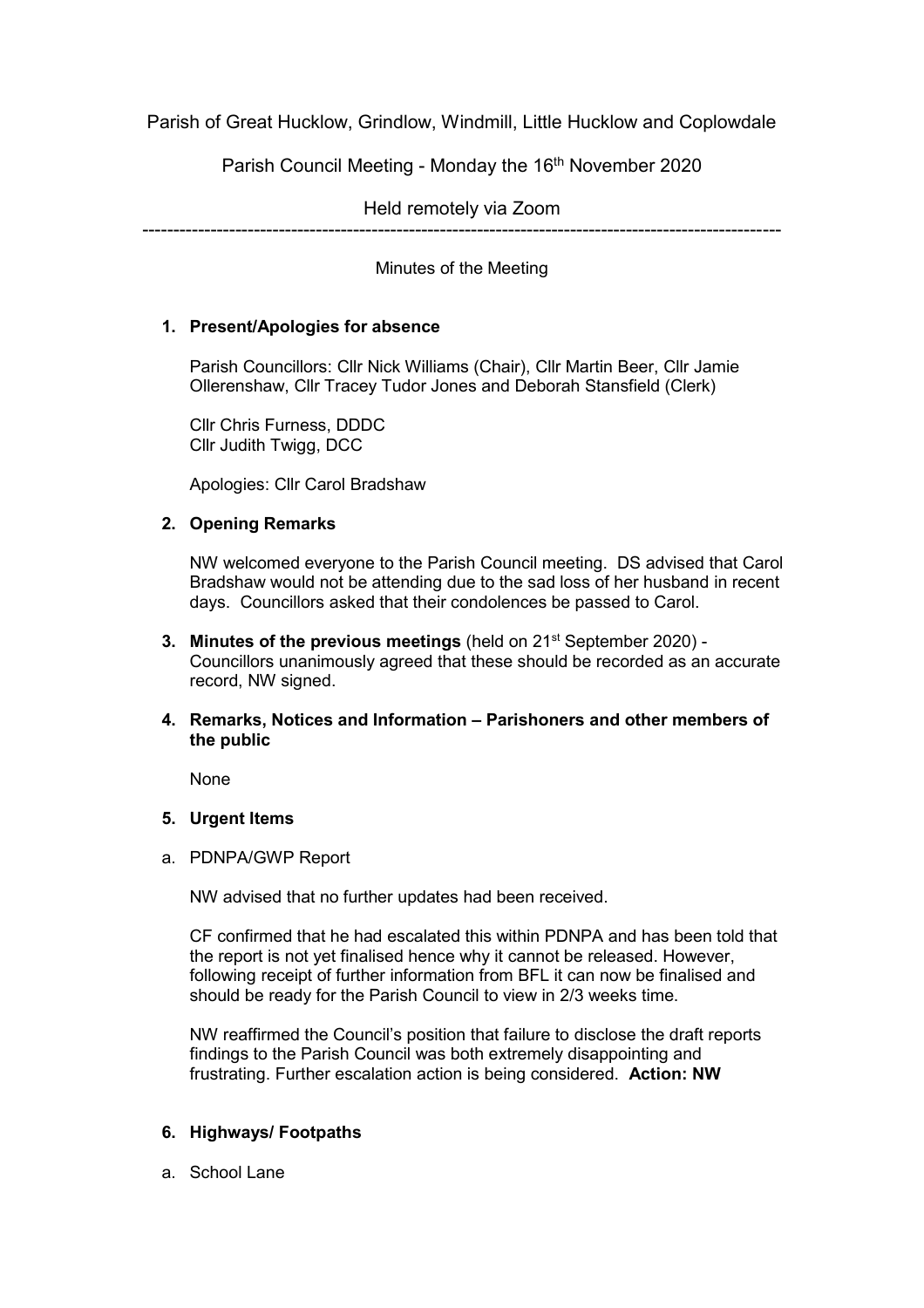NW confirmed that he had contacted Andy Wilson and agreed to place a number of large stones towards the top of the track at the junction of the path into the woodland as off road traffic was now increasingly diverting along this. Arrangements were being made to place these ASAP. Outstanding. **Action: NW**

DS had previously confirmed that a response had been received from DCC regarding ongoing concerns, NW to consider a response given the Jacobs Ladder TRO development. Outstanding. **Action: NW/DS**

- b. Silence Heritage Site and Byway Closure NW advised that no progress has been made and this remains closed, awaiting outcome of the PDNPA report. A further collapse has occurred in the site and closure of the Byway has been extended until March 2022. Outstanding.
- c. Abney Road Collapse NW advised that a schedule of work to repair the road has been agreed and funding is in place. Repairs are expected to be commenced by the end of 2020.
- d. Grindlow Water Leak resurfacing work DS advised that the area of road concerned will be resurfaced as part of the Causeway resurfacing work due to commence on 16<sup>th</sup> November 2020. No further action required.
- e. Water leak at the bottom of Jacks Cross, near the sewage works No reoccurrence noted, no further action required.

## **7. District and County Councillor Reports**

a. The Causeway (Grindlow)

DCC have confirmed that resurfacing work will be carried out w/c 16<sup>th</sup> of November 2020. The road will be closed during the day but access will remain for affected residents' properties.

- b. Dirty Lane (Great Hucklow) Resurfacing JT agreed to continue to pursue this by ensuring that this was included in the DCC 21/22 budget allocation for this type of work. **Action: JT**
- c. High Rake

NW advised that the secretary of Silence Heritage Site is contacting Chris Manby to arrange a meeting/conversation with Silence Heritage Trustees.

d. DDDC Verge Cutting Frequencies Chris Furness advised that DDDC are currently reviewing the frequency of cuts to verges that they have responsibility for to ensure that the correct number of cuts are made each year. Wild flower areas are being evaluated to ensure growth by having fewer cuts. DS requested a plan of the current cutting areas within the parish for reference. **Action: CF**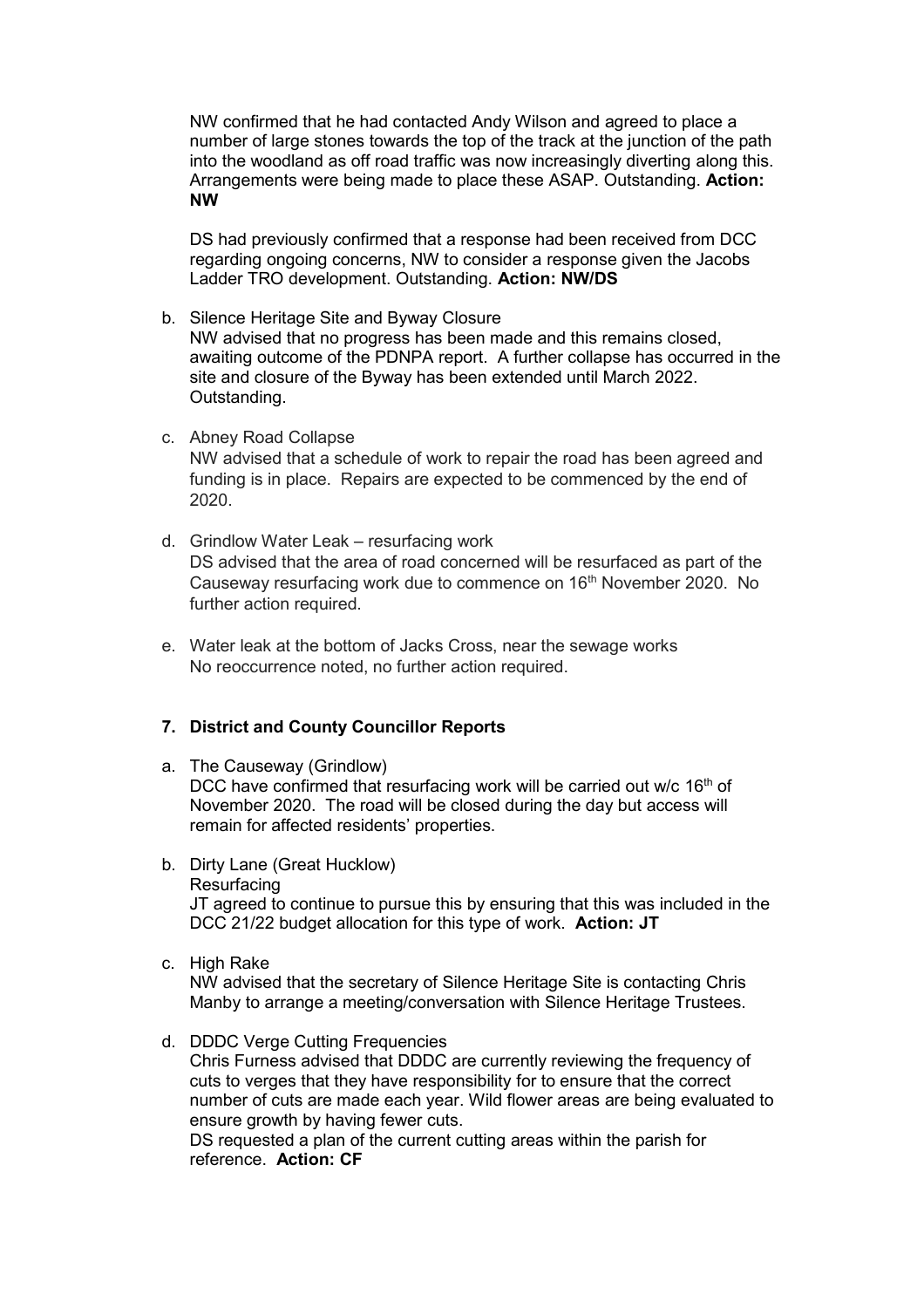### **8. Mining Committee**

JO gave an update on activities: -

- a. JO advised that he is still awaiting the historic mining report that BFL agreed to provide and agreed to chase. Outstanding. **Action: JO**
- b. The next Mining Committee meeting is to be held on Monday the 23rd November @ 8.00pm via Zoom. Invites and agenda to be distributed to members. **Action: JO**
- c. PDNPA report NW suggested that JO contact PDNPA and if the report is not available by the meeting date he should request a PDNPA representative attend the meeting. **Action: JO**

## **9. Actions Arising from Previous Minutes**

a. Parish owned Land Registration Options DS advised that solicitor's advice and recommendations and possible routes had been received and circulated prior to the meeting. Councillors had reviewed and this was discussed. It was agreed that the Village Green option should further be explored.

DS confirmed that old Parish Council records and subsequent checks with DCC had now revealed: -

- (i) That the larger pieces of land in Little Hucklow already identified had in fact already been registered as a Village Green in August 1972.
- (ii) A Village Green application process for The Green, Great Hucklow had been started in 1986 but had never been successfully concluded.

DS to speak to solicitor to discuss best way to move forward initially with regard to The Green, Great Hucklow. **Action: DS**

- b. Bench for Land Between Great Hucklow and Windmill DS confirmed that the bench has now been delivered and will be stored safely until the spring. DS to complete end of Grant forms to be completed for DCC and DDDC
- c. DCC Weed Spraying

Following receipt of an email requesting feedback on current chemical weed spraying activities in our villages it was agreed that this should continue. DS to confirm and also request details of all locations currently sprayed for our records. Outstanding to chase and copy CF. **Action: DS**

d. Cyclists in Great Hucklow

JO advised that cyclists are coming down the hill from Bretton into Great Hucklow at very fast speeds, motorists exiting The Causeway are concerned that a collision will occur. Discussed and agreed that DS will speak to DCC, Highways regarding options to try to address this. Outstanding due to change in DCC personnel. JT to assist with enquiry and advised that Steve Allcock is new contact. **Action: DS/JT**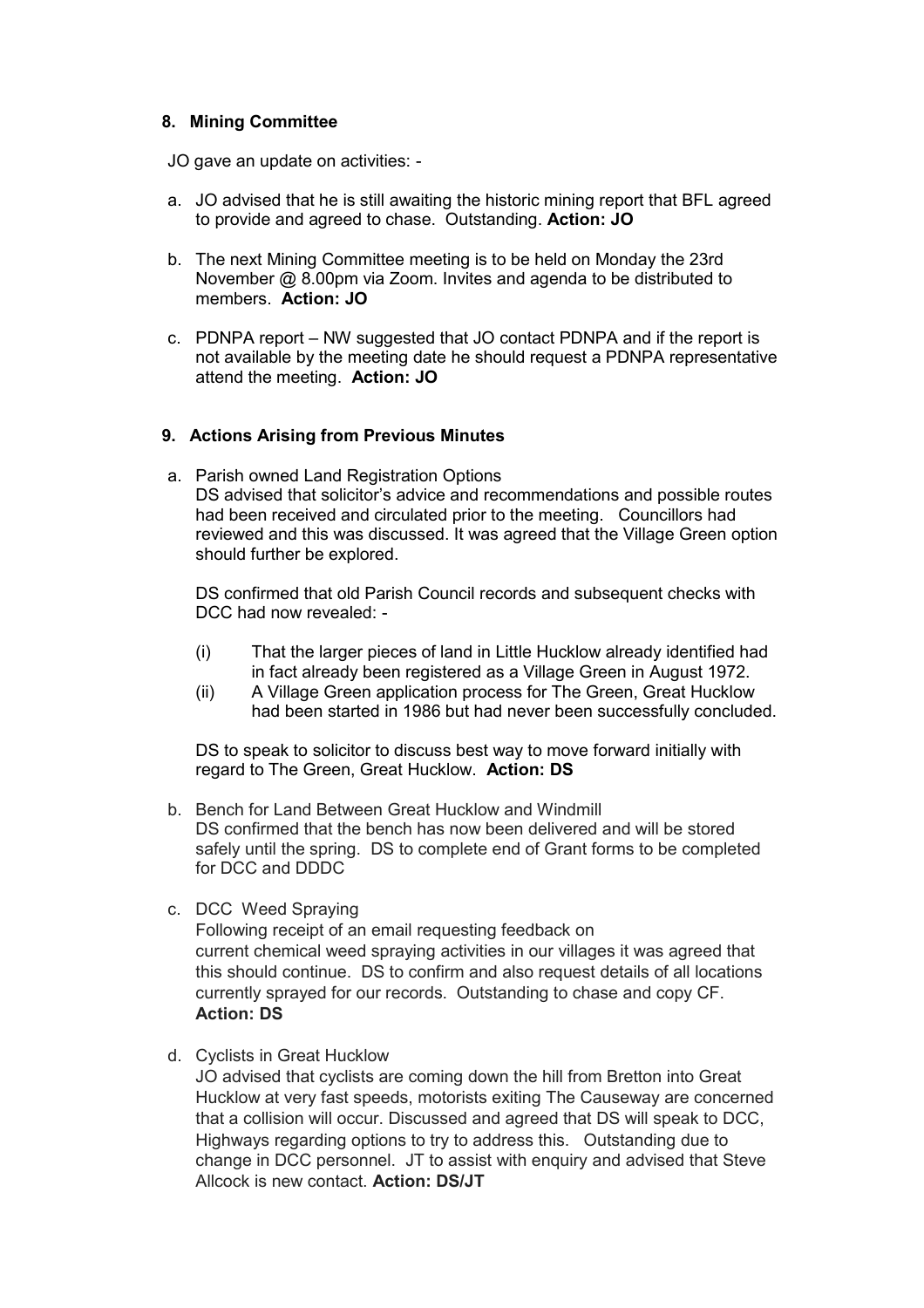e. Speed Limit in Little Hucklow

DS advised that CB has reported fast moving vehicles approaching the bends at The Blind Bull from both directions. Discussed and agreed that DS will speak to DCC, Highways regarding options to try to address this. Outstanding due to change in DCC personnel. JT to assist with enquiry and advised that Steve Allcock is new contact. **Action: DS/JT**

It was further agreed that DS would speak to DCC, Highways regarding a potential review of all existing speed limits in our villages. Outstanding due to change in DCC personnel. JT to assist with enquiry and advised that Steve Allcock is new contact. **Action: DS/JT**

f. Himalayan Balsam – Little Hucklow DS advised that despite several follow ups no further information has been received from PDNPA regarding whether this remains a concern.

# **10. Correspondence and Circulars**

All correspondence/circulars received had been circulated to Councillors on receipt. Items of interest as follows: -

- Contact call received from Sarah Dines Westminster office objective to make contact with Parish Council's across Derbyshire Dales to find out what issues concerned them and what our MP might be able to do about them. A number of potential topics were discussed and Councillors agreed to formulate a response. **Action: NW**
- NALC "Right to Contest" survey NW completed
- RBL 2020 Poppy Appeal
- Derbyshire Community Health Services NHS Foundation Trust looking for Volunteers
- PPPF AGM minutes, September and October's meeting dates
- DALC Annual General Meeting and Circulars
- DCC Covid 19 Spot checks on local businesses
- PDNPA "How to involve young people" survey
- Citizens Advice Bureau Looking for Board of Trustees Members
- Derbyshire Police and Crime Commission Vulnerability Fund
- Tideswell and District Environmental Group update
- PDNPA Parishes Bulletin
- NALC Counter Terrorism Venue Guidance
- Items for Newsletter:
	- PDPNA Health Walks receive funding boost
	- Shopappy.com Press Release
	- Air Ambulance Santa Run
	- DCC Free Parking after 2pm all December in DCC Pay and Display Car Parks

## **11. Finance**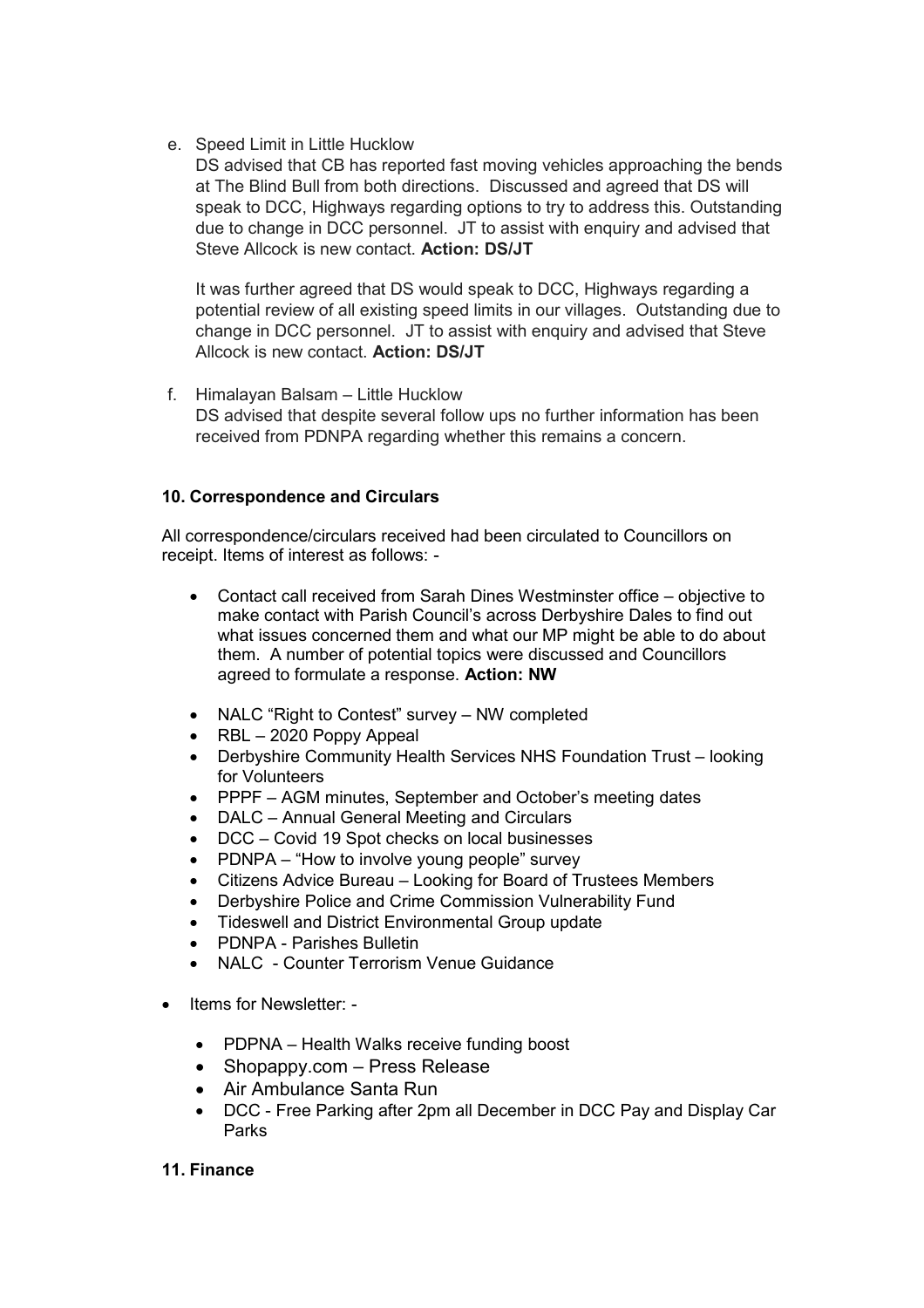- a. Bank Current Account Balance £3659.42 as at 16 11 20 Spreadsheet detailing all transactions was available for Councillors to view at the meeting.
- b. Payments made since last meeting:
	- £150.00 W Brindley (2020 contract now completed)
	- £226.00 J Warriner (2020 contract now completed)
	- £40.00 C Bradshaw (Work around defib box in Little Hucklow)
	- $\cdot$  £910.00 C Nangle (Bench)
	- £550.80 Wellers Hedley (solicitor advice)

Credits received: - None

Payments Outstanding: - None

- c. Wild Flowers/Bulb Planting at entrances to villages DS advised that she had received lots of very useful information from the gardener working with Tideswell Parish Council on wild flower displays. This has been passed to NW.
- d. Defibrillator Little Hucklow

Attempting to obtain information to allow the defib to be registered with EMAS. Outstanding. **Action: NW/DS**

e. Royal British Legion Poppy Appeal

DS advised that due to the Coronavirus (Covid 19) restrictions RBL had not sold large lamp post poppies as in previous years. DS confirmed that she had displayed the poppies we had bought in previous years but only a small number have survived the weather. Councillors agreed that a donation of £30 (as per previous years) should be made, NW proposed and TTJ seconded**. Action: DS**

- f. Snow Warden Scheme 2020 DS advised that DCC have now forwarded all the usual forms for completion. JO has completed those he can. The following actions are outstanding: -
	- Fit to Participate Form Zak Williams **Action: NW**
	- Delivery drop contact info **Action: JO**
	- Update Risk Assessments **Action: DS**

DS to return forms to DCC and request delivery of 1 tonne of grit salt. **Action: DS** 

JO advised that in the coming weeks he is going to renumber all the PC grit bins and fill using our existing stock of salt. **Action: JO** 

## **12. Planning**

a. Neighbourhood Plan